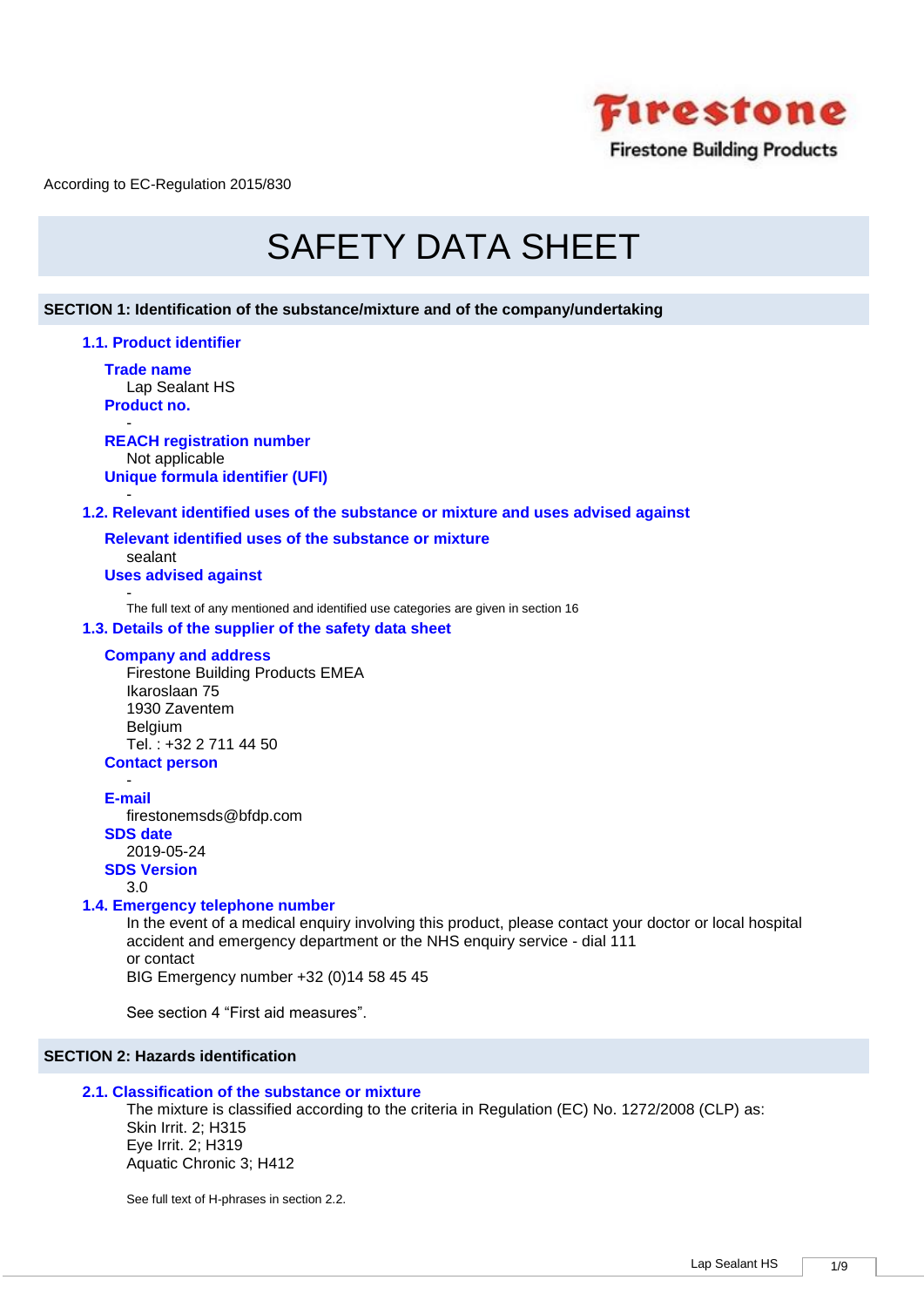

## **2.2. Label elements**

Label elements according to Regulation (EC) No. 1272/2008 (CLP):

**Hazard pictogram(s)**



## **Hazard statement(s)**

Causes skin irritation. (H315) Causes serious eye irritation. (H319) Harmful to aquatic life with long lasting effects. (H412)

## **Precautionary statements**

| General           |                                                                                    |
|-------------------|------------------------------------------------------------------------------------|
| <b>Prevention</b> | Wash exposed skin thoroughly after handling. (P264).                               |
|                   | Avoid release to the environment. (P273).                                          |
|                   | Wear protective gloves/protective clothing/eye protection/face protection. (P280). |
| Response          | If eye irritation persists: Get medical advice/attention. (P337+P313).             |
|                   | IF IN EYES: Rinse cautiously with water for several minutes. Remove contact        |
|                   | lenses, if present and easy to do. Continue rinsing. (P305+P351+P338).             |
| <b>Storage</b>    |                                                                                    |
| <b>Disposal</b>   | Dispose of contents/container to an approved waste disposal plant. (P501).         |

## **Identity of the substances primarily responsible for the major health hazards**

## Not applicable

## **2.3. Other hazards**

This product contains an organic solvent. Repeated or prolonged exposure to organic solvents may result in adverse effects to the nervous system and internal organs such as liver and kidneys.

## **Additional labelling** Not applicable **Additional warnings** Not applicable

**VOC (volatile organic compound)** Not applicable

## **SECTION 3: Composition/information on ingredients**

## **3.1/3.2. Substances/Mixtures**

| NAMF:<br><b>IDENTIFICATION NOS.:</b><br>CONTENT:<br>CLP CLASSIFICATION: | Solvent naphtha (petroleum), light aliph. (C5-C10) (< 0,1% benzene)<br>CAS-no: 64742-89-8 EC-no: 265-192-2 REACH-no: 01-2119471306-40-xxx Index-no: 649-267-00-0<br>$5 - 20%$<br>Flam. Lig. 2, Asp. Tox. 1, Skin Irrit. 2, STOT SE 3, Aguatic Chronic 2 |
|-------------------------------------------------------------------------|---------------------------------------------------------------------------------------------------------------------------------------------------------------------------------------------------------------------------------------------------------|
| NOTE:                                                                   | H225, H304, H315, H336, H411<br>S                                                                                                                                                                                                                       |
| NAMF:<br><b>IDENTIFICATION NOS.:</b><br>CONTENT:<br>CLP CLASSIFICATION: | Distillates (petroleum), hydrotreated heavy naphthenic Baseoil - unspecified<br>CAS-no: 64742-52-5 EC-no: 265-155-0 REACH-no: 01-2119467170-45-xxxx Index-no: 649-465-00-7<br>$2.5 - 10%$<br>Asp. Tox. 1<br>H304                                        |
| NOTE:                                                                   | S                                                                                                                                                                                                                                                       |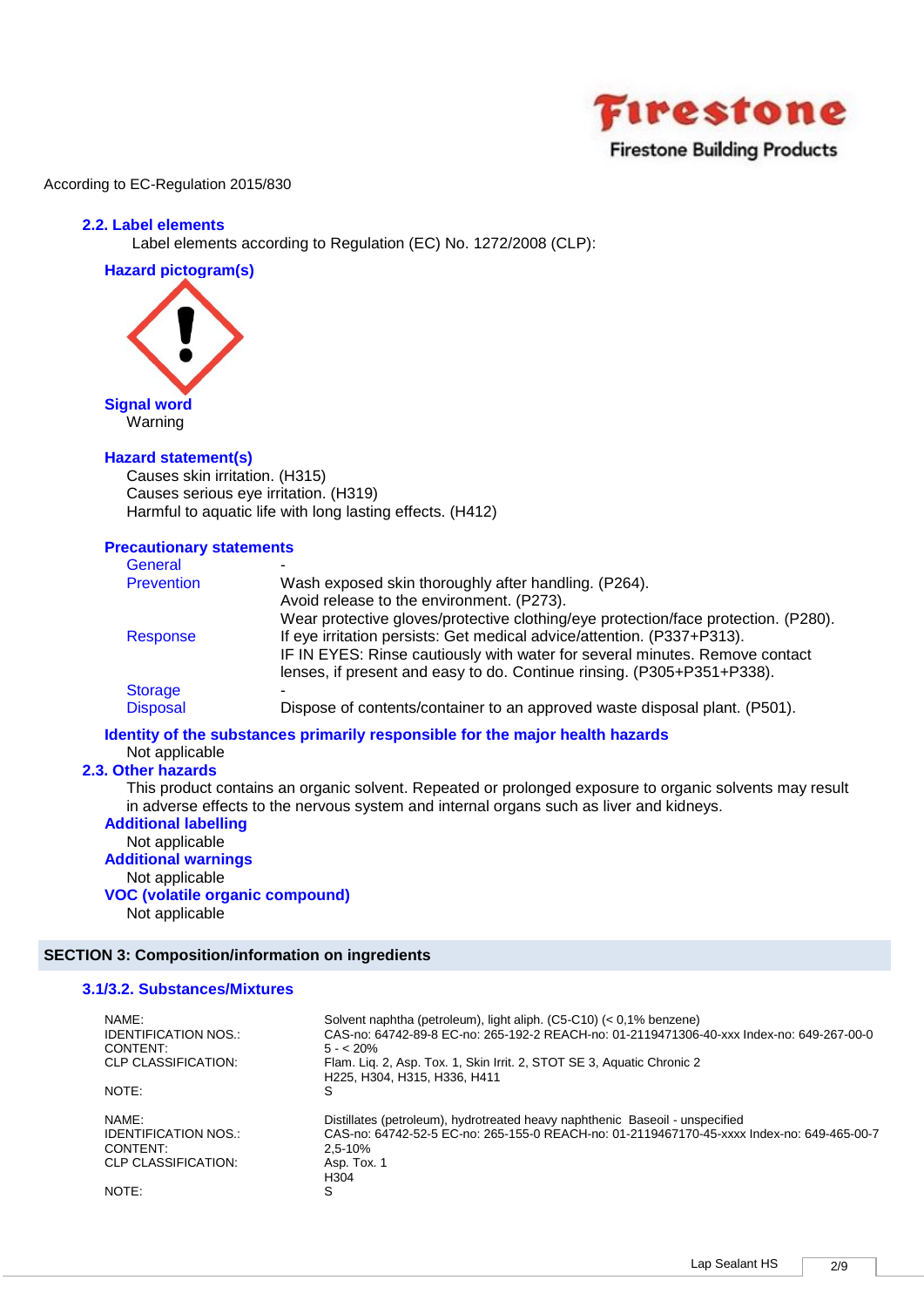

| NAMF:<br><b>IDENTIFICATION NOS.:</b><br>CONTENT:<br>CLP CLASSIFICATION: | Carbon black<br>CAS-no: 1333-86-4 EC-no: 215-609-9 REACH-no: 01-2119384822-32-xxxx<br>$\leq 2.5\%$                                                            |
|-------------------------------------------------------------------------|---------------------------------------------------------------------------------------------------------------------------------------------------------------|
| NAMF:<br><b>IDENTIFICATION NOS.:</b><br>CONTENT:<br>CLP CLASSIFICATION: | CALCIUM.OXIDE<br>CAS-no: 1305-78-8 EC-no: 215-138-9 REACH-no: 01-2119475325-36-xxxx<br>$\leq 1\%$<br>STOT SE 3, Skin Irrit. 2, Eye Dam. 1<br>H315, H318, H335 |

(\*) See full text of H-phrases in section 16. Occupational exposure limits are listed in section 8, if these are available. S = Organic solvent

#### **Other information**

Eye Cat. 2 Sum =  $Sum(Ci/S(G)CLi) = 51 - 1.2$ Skin Cat. 2 Sum = Sum  $(Ci/S(G)CLi) = 1,6 - 2,4$ N chronic (CAT 3) Sum = Sum(Ci/(M(chronic)i\*25)\*0.1\*10^CATi) = 6,08 - 9,12

#### **SECTION 4: First aid measures**

#### **4.1. Description of first aid measures**

#### **General information**

In the case of accident: Contact a doctor or casualty department or call NHS 111 – take the label or this safety data sheet with you. NHS professionals can contact The National Poisons Information Service (dial 0344 892 0111, 24 h service).

Contact a doctor if in doubt about the injured person's condition or if the symptoms persist. Never give an unconscious person water or other drink.

#### **Inhalation**

Bring the person into fresh air and stay with him/her.

#### **Skin contact**

Remove contaminated clothing and shoes immediately. Ensure to wash exposed skin thoroughly with soap and water. Skin cleanser can be used. DO NOT use solvents or thinners.

#### **Eye contact**

Remove contact lenses. Flush eyes immediately with plenty of water or isotonic water (20-30°C) for at least 15 minutes and continue until irritation stops. Make sure to flush under the upper and lower eyelids. If irritation continues, contact a doctor. Continue flushing during transport.

#### **Ingestion**

Provide plenty of water for the person to drink and stay with him/her. In case of malaise, seek medical advice immediately and bring the safety data sheet or label from the product. Do not induce vomiting, unless recommended by the doctor. Have the victim lean forward with head down to avoid inhalation of- or choking on vomited material.

#### **Burns**

## Not applicable

## **4.2. Most important symptoms and effects, both acute and delayed**

Neurotoxic effects: This product contains organic solvents, which may cause adverse effects to the nervous system. Symptoms of neurotoxicity include: loss of appetite, headache, dizziness, ringing in ears, tingling sensations of skin, sensitivity to the cold, cramps, difficulty in concentrating, tiredness, etc. Repeated exposure to solvents can result in the breaking down of the skin's natural fat layer and may result in an increased absorption potential of other hazardous substances at the area of exposure.

Irritation effects: This product contains substances, which may cause irritation upon exposure to skin, eyes or lungs. Exposure may result in an increased absorption potential of other hazardous substances at the area of exposure.

## **4.3. Indication of any immediate medical attention and special treatment needed**

IF exposed or concerned: Get immediate medical advice/attention.

## **Information to medics**

Bring this safety data sheet.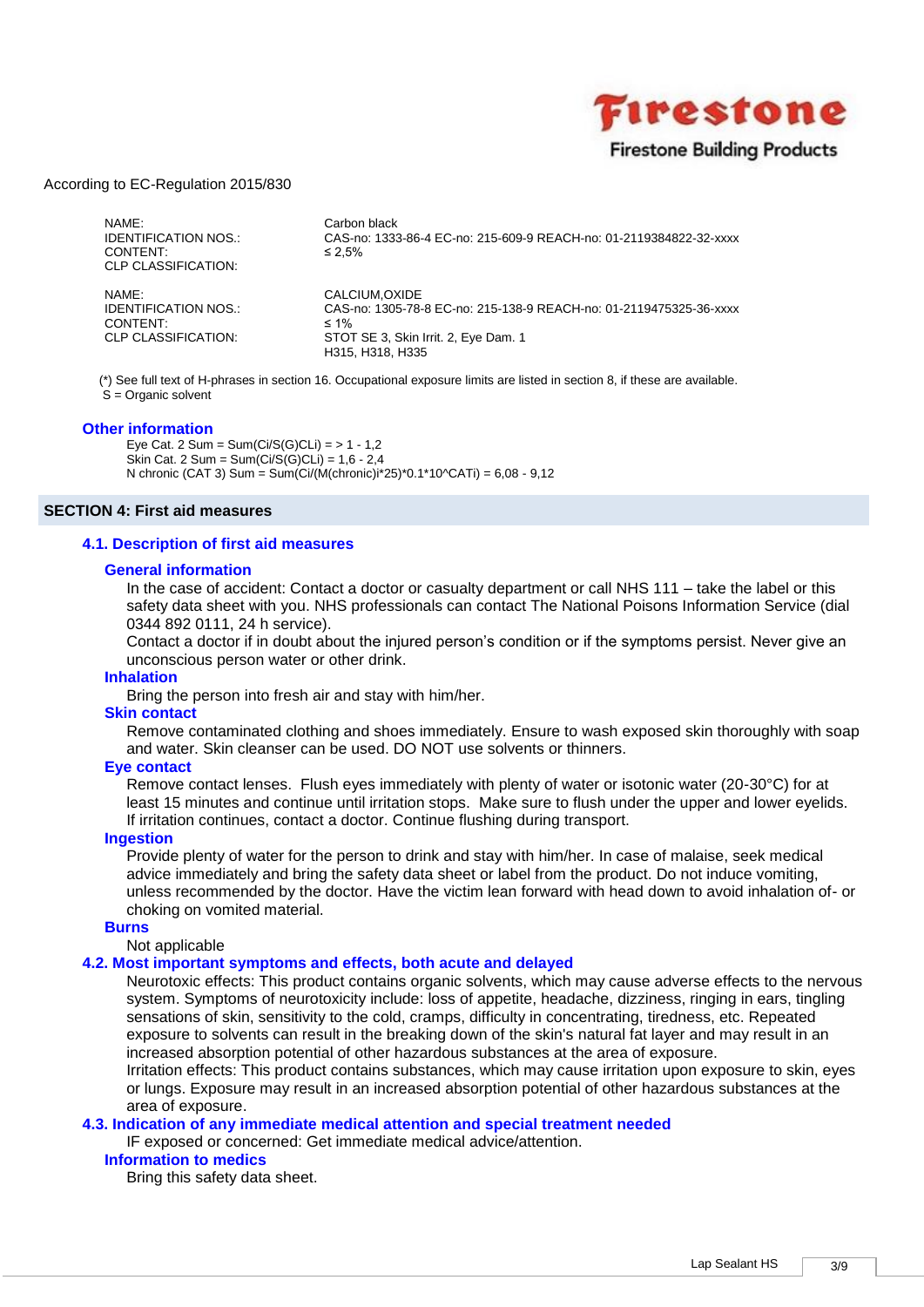

#### **SECTION 5: Firefighting measures**

#### **5.1. Extinguishing media**

Recommended: alcohol-resistant foam, carbonic acid, powder, water mist. Waterjets should not be used, since they can spread the fire.

#### **5.2. Special hazards arising from the substance or mixture**

If the product is exposed to high temperatures, e.g. in the event of fire, dangerous catabolic substances are produced. These are: Carbon oxides. Fire will result in dense black smoke. Exposure to combustion products may harm your health. Fire fighters should wear appropriate protection equipment. Closed containers, which are exposed to fire, should be cooled with water. Do not allow fire-extinguishing water to enter the sewage system and nearby surface waters.

## **5.3. Advice for firefighters**

Wear self-contained breathing apparatus and protective clothing to prevent contact. Upon direct exposure contact The National Poisons Information Service (dial 111, 24 h service) in order to obtain further advice.

## **SECTION 6: Accidental release measures**

**6.1. Personal precautions, protective equipment and emergency procedures** No specific requirements.

#### **6.2. Environmental precautions**

Avoid discharge to lakes, streams, sewers, etc. In the event of leakage to the surroundings, contact local environmental authorities. It is recommended to install waste collection trays to prevent emissions to the waste water system and surrounding environment.

## **6.3. Methods and material for containment and cleaning up**

Minor spills are collected with a cloth. Collection and disposal of the material shall be done with minimum creation of dust. Sweep and collect. Shall be contained in suitable and tightly closed disposal containers. To the extent possible cleaning is performed with normal cleaning agents. Avoid use of solvents.

#### **6.4. Reference to other sections**

See section on "Disposal considerations" in regard of handling of waste. See section on 'Exposure controls/personal protection' for protective measures.

## **SECTION 7: Handling and storage**

#### **7.1. Precautions for safe handling**

Smoking, storage of tobacco, consumption and storage of food or liquids are not allowed in the workrooms. It is recommended to install waste collection trays to prevent emissions to the waste water system and surrounding environment. See section on 'Exposure controls/personal protection' for information on personal protection.

#### **7.2. Conditions for safe storage, including any incompatibilities**

Always store in containers of the same material as the original container. Containers that have been opened must be carefully resealed and kept upright to prevent leakage.

#### **Storage temperature**

No data available.

#### **7.3. Specific end use(s)**

This product should only be used for applications quoted in section 1.2

## **SECTION 8: Exposure controls/personal protection**

## **8.1. Control parameters**

#### **OEL**

CALCIUM,OXIDE

Long-term exposure limit (8-hour TWA reference period): - ppm | 2 mg/m<sup>3</sup> Short-term exposure limit (15-minute reference period): - ppm | - mg/m<sup>3</sup>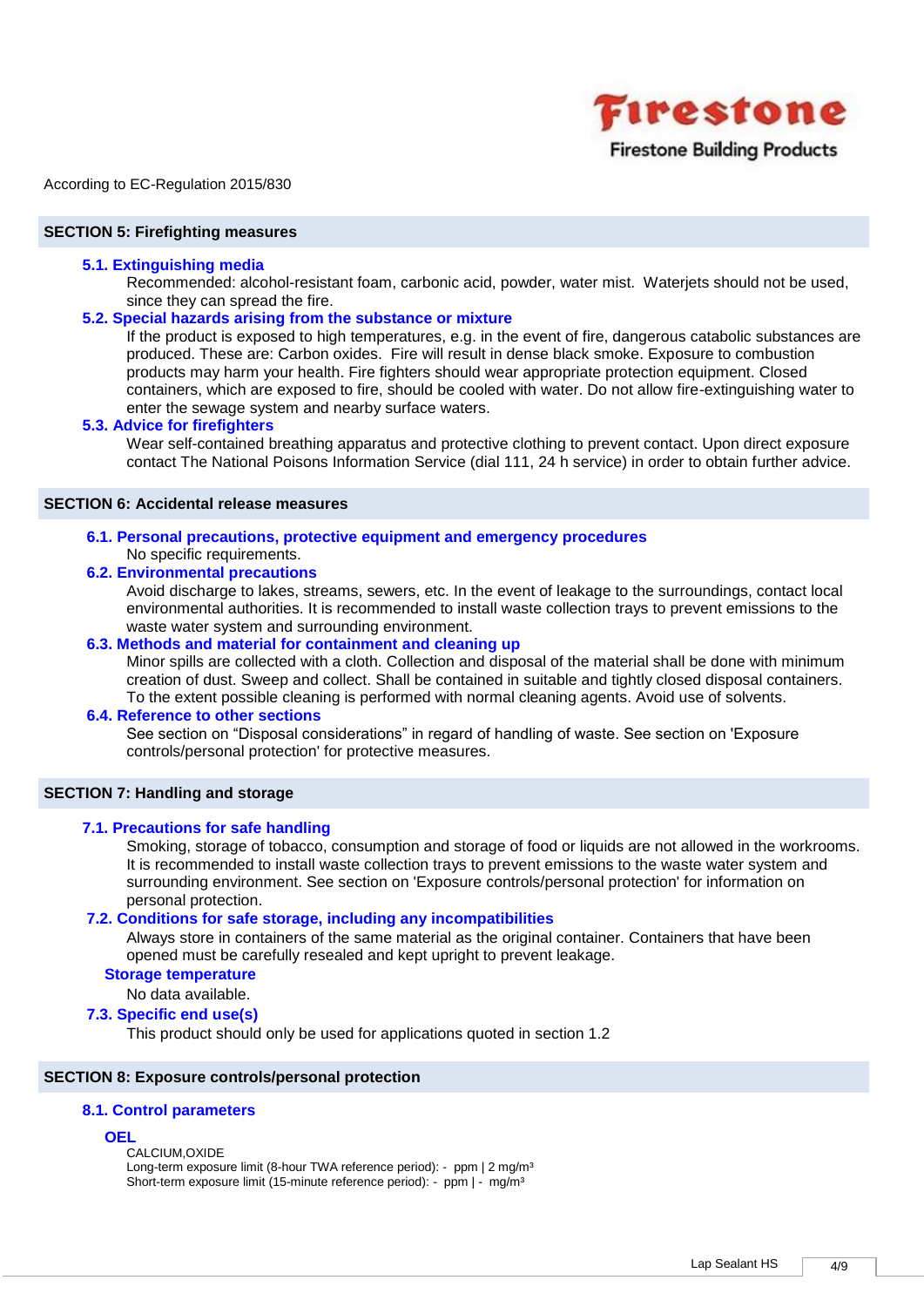

#### Carbon black

Long-term exposure limit (8-hour TWA reference period): - ppm | 3,5 mg/m<sup>3</sup> Short-term exposure limit (15-minute reference period): - ppm | 7 mg/m<sup>3</sup>

Solvent naphtha (petroleum), light aliph. (C5-C10) (< 0,1% b... Long-term exposure limit (8-hour TWA reference period): 500 ppm | - mg/m<sup>3</sup> Short-term exposure limit (15-minute reference period): - ppm | - mg/m<sup>3</sup>

### **DNEL / PNEC**

No data available

#### **8.2. Exposure controls**

Compliance with the accepted occupational exposure limits values should be controlled on a regular basis. **General recommendations**

Observe general occupational hygiene standards.

#### **Exposure scenarios**

In the event exposure scenarios are appended to the safety data sheet, the operational conditions and risk management measures in these shall be complied with.

#### **Exposure limits**

Professional users are subjected to the legally set maximum concentrations for occupational exposure. See occupational hygiene limit values above.

#### **Appropriate technical measures**

Airborne gas and dust concentrations must be kept at a minimum and below current limit values (see above). Installation of an exhaust system if normal air flow in the work room is not sufficient is recommended. Ensure emergency eyewash and -showers are clearly marked.

#### **Hygiene measures**

In between use of the product and at the end of the working day all exposed areas of the body must be washed thoroughly. Always wash hands, forearms and face.

#### **Measures to avoid environmental exposure**

No specific requirements.

**Individual protection measures, such as personal protective equipment**



#### **Generally**

Use only CE marked protective equipment.

## **Respiratory Equipment**

In case of short-term exposure wear respirator protection

In case of prolonged or high exposure wear air-supplied respirator

## **Skin protection**

Dedicated work clothing should be worn.

## **Hand protection**

Nitrile rubber

Breakthrough time: > 480 minutes (Class 6)

## **Eye protection**

Wear safety glasses with side shields.

## **SECTION 9: Physical and chemical properties**

## **9.1. Information on basic physical and chemical properties**

- Form Solid **Solid Colour Black** Odour Gasoline-like Odour threshold (ppm) No data available. pH No data available.
-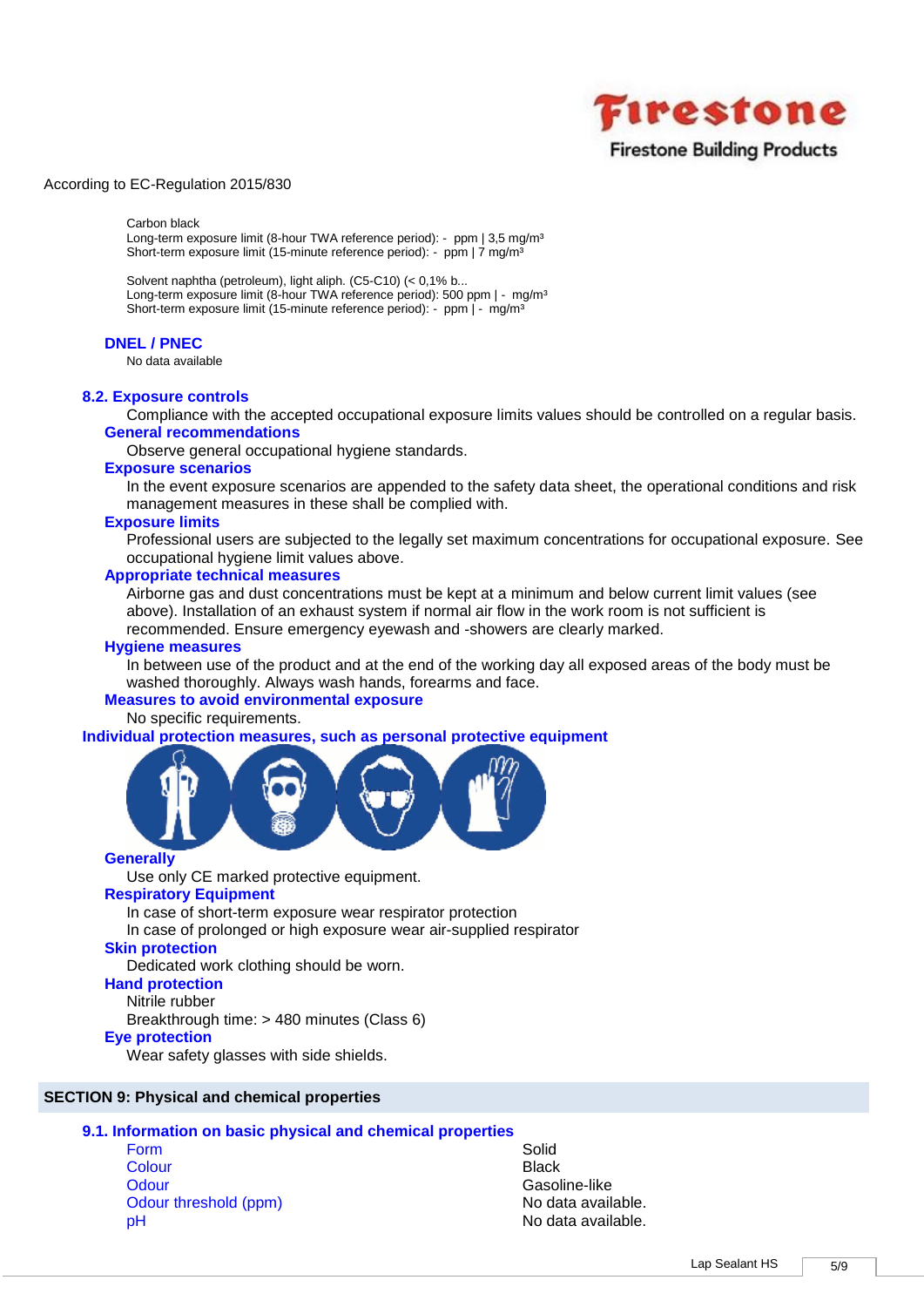

Viscosity  $(40^{\circ}C)$   $> 20.5$  mm<sup>2</sup>/s Density  $(g/cm<sup>3</sup>)$  1,35 **Phase changes** Melting point (°C) No data available. Boiling point (°C) 115,6 Vapour pressure (20°C)<br>
Decomposition temperature (°C) 
Allen Modata available. Decomposition temperature (°C) Evaporation rate (n-butylacetate = 100) 920 **Data on fire and explosion hazards** Flash point (°C) 83 Ignition (°C) No data available. Auto flammability (°C) extending the Modata available. Explosion limits  $(\% \text{ v/v})$  0,9 - 6,7 Explosive properties No data available. **Solubility** Solubility in water Soluble Soluble n-octanol/water coefficient No data available.

**9.2. Other information** Solubility in fat  $(g/L)$  No data available.

## **SECTION 10: Stability and reactivity**

- **10.1. Reactivity**
	- No data available
- **10.2. Chemical stability** The product is stable under the conditions, noted in the section "Handling and storage". **10.3. Possibility of hazardous reactions**
- Nothing special
- **10.4. Conditions to avoid** Nothing special
- **10.5. Incompatible materials** Strong acids, strong bases, strong oxidizing agents, and strong reducing agents.
- **10.6. Hazardous decomposition products**

The product is not degraded when used as specified in section 1.

## **SECTION 11: Toxicological information**

## **11.1. Information on toxicological effects**

## **Acute toxicity**

Substance: Carbon black Species: Rabbit Test: LD50 Route of exposure: Dermal Result: >3g/kg

Substance: Carbon black Species: Rat Test: LD50 Route of exposure: Oral Result: >15400 mg/kg

**Skin corrosion/irritation** Causes skin irritation. **Serious eye damage/irritation** Causes serious eye irritation. **Respiratory or skin sensitisation** No data available.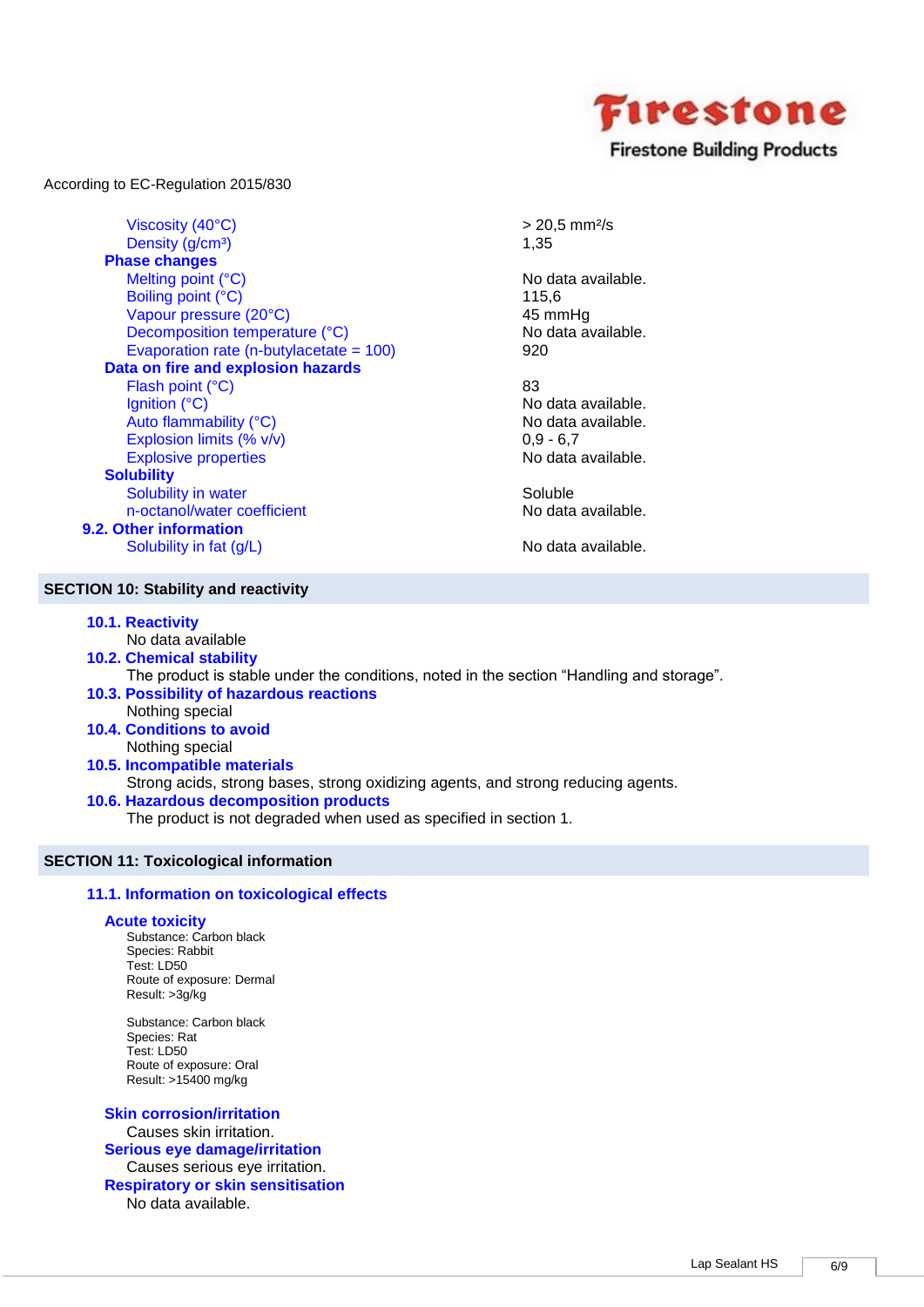

**Germ cell mutagenicity** No data available. **Carcinogenicity** No data available. **Reproductive toxicity** No data available. **STOT-single exposure** No data available. **STOT-repeated exposure** No data available. **Aspiration hazard** No data available. **Long term effects**

## Neurotoxic effects: This product contains organic solvents, which may cause adverse effects to the nervous

system. Symptoms of neurotoxicity include: loss of appetite, headache, dizziness, ringing in ears, tingling sensations of skin, sensitivity to the cold, cramps, difficulty in concentrating, tiredness, etc. Repeated exposure to solvents can result in the breaking down of the skin's natural fat layer and may result in an increased absorption potential of other hazardous substances at the area of exposure. Irritation effects: This product contains substances, which may cause irritation upon exposure to skin, eyes or lungs. Exposure may result in an increased absorption potential of other hazardous substances at the area of exposure.

## **SECTION 12: Ecological information**

## **12.1. Toxicity**

Substance: Solvent naphtha (petroleum), light aliph. (C5-C10) (< 0,1% benzene) Species: Daphnia Test: NOEC Duration: 48h Result: 84 mg/l

| 12.2. Persistence and degradability |                                  |        |               |
|-------------------------------------|----------------------------------|--------|---------------|
| <b>Substance</b>                    | Biodegradability                 | Test   | <b>Result</b> |
| No data available.                  |                                  |        |               |
| 12.3. Bioaccumulative potential     |                                  |        |               |
| <b>Substance</b>                    | <b>Potential bioaccumulation</b> | LogPow | <b>BCF</b>    |
| No data available.                  |                                  |        |               |
| 12.4. Mobility in soil              |                                  |        |               |

No data available

## **12.5. Results of PBT and vPvB assessment**

This mixture/product does not contain any substances considered to meet the criteria classifying them as PBT and/or vPvB.

## **12.6. Other adverse effects**

This product contains substances that are toxic to the environment. May result in adverse effects to aquatic organisms.

This product contains substances, which due to poor biodegradability, may cause adverse long-term effects to the aquatic environment,

## **SECTION 13: Disposal considerations**

## **13.1. Waste treatment methods**

Product is covered by the regulations on hazardous waste.

**Waste** EWC code 08 04 09 **Specific labelling** Not applicable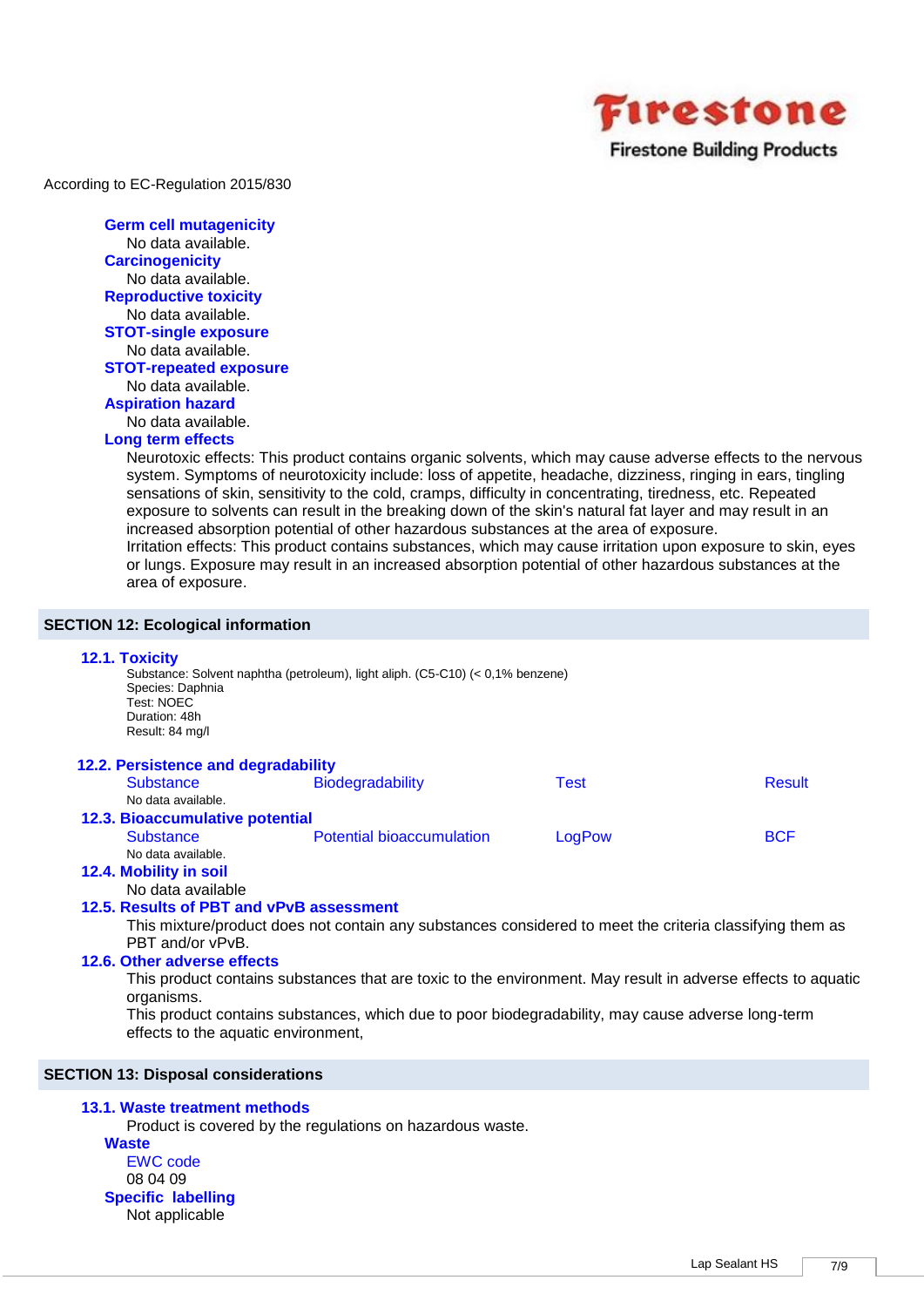

## **Contaminated packing**

Contaminated packaging must be disposed of similarly to the product.

#### **SECTION 14: Transport information**

## **14.1 – 14.4**

Not dangerous goods according to ADR, IATA and IMDG. **ADR/RID**

| 14.1. UN number                     |  |
|-------------------------------------|--|
| 14.2. UN proper shipping name       |  |
| 14.3. Transport hazard<br>class(es) |  |
| 14.4. Packing group                 |  |
| <b>Notes</b>                        |  |
| <b>Tunnel restriction code</b>      |  |
| <b>IMDG</b>                         |  |
| UN-no.                              |  |
| <b>Proper Shipping Name</b>         |  |
| <b>Class</b>                        |  |
| PG*                                 |  |
| <b>EmS</b>                          |  |
| $MP**$                              |  |
| <b>Hazardous constituent</b>        |  |
| <b>IATA/ICAO</b>                    |  |
| UN-no.                              |  |
| <b>Proper Shipping Name</b>         |  |

#### **14.5. Environmental hazards**

## **14.6. Special precautions for user**

#### - **14.7. Transport in bulk according to Annex II of Marpol and the IBC Code** No data available

(\*) Packing group (\*\*) Marine pollutant

**Class** - **PG\*** -

-

#### **SECTION 15: Regulatory information**

## **15.1. Safety, health and environmental regulations/legislation specific for the substance or mixture**

#### **Restrictions for application**

People under the age of 18 shall not be exposed to this product cf. Council Directive 94/33/EC of 22 June 1994 on the protection of young people at work.

Pregnant women and women breastfeeding must not be exposed to this product. The risk, and possible technical precautions or design of the workplace needed to eliminate exposure, must be considered.

## **Demands for specific education**

#### - **Additional information**

Not applicable

**Seveso** -